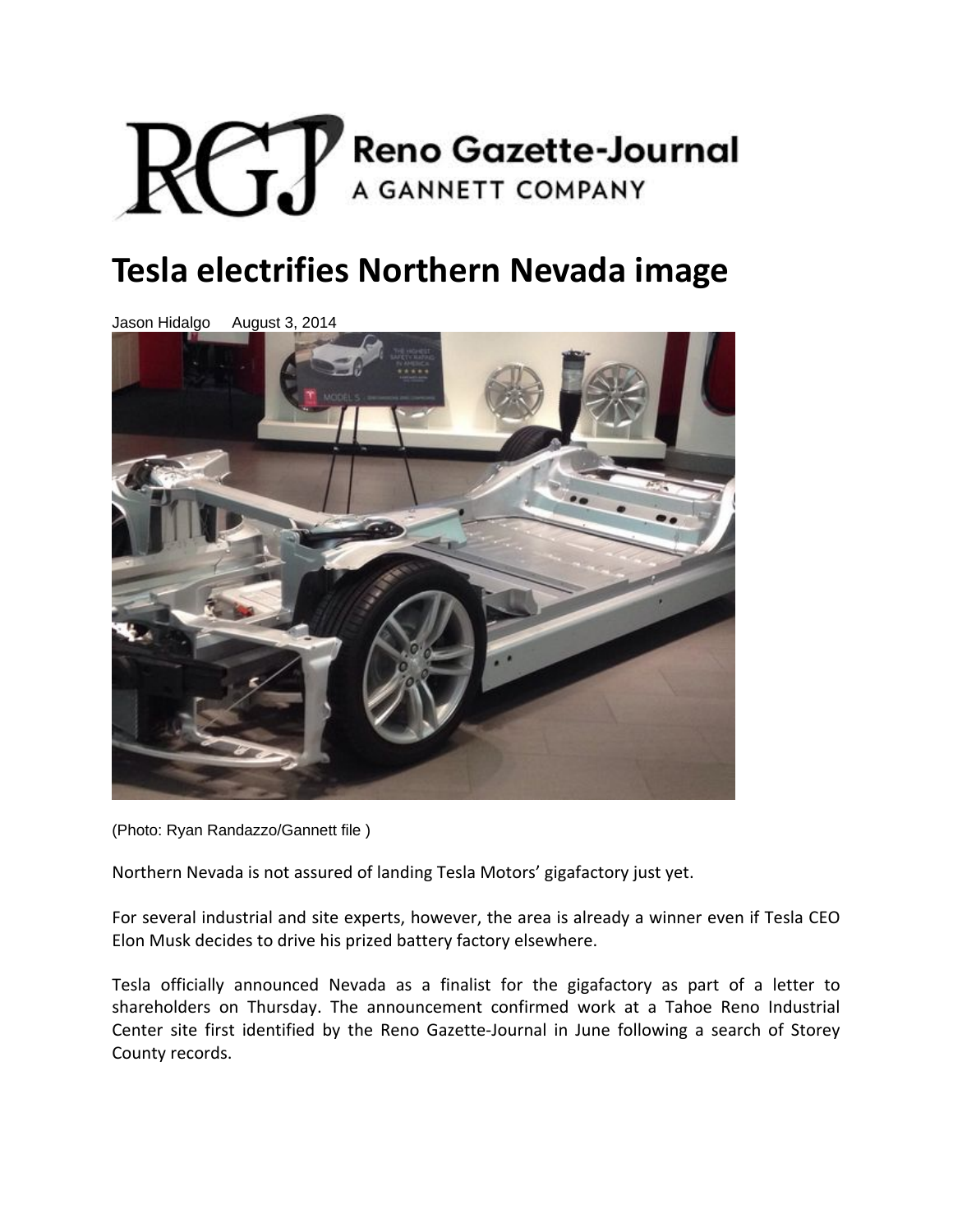The fact that Nevada managed to make it as the first finalist named out of heavyweight semifinalists such as money-rich Texas and a suddenly game California is sure to get it noticed among industrial circles nationwide, said John Boyd, a principal of New Jersey‐based site selection firm the Boyd Company.

"We're going against some of the largest economies in the world  $-1$  mean, just look at the size of the economies of Texas and California," said Lance Gilman, principal with the Tahoe Reno Industrial Center. "And here we are and, by God, we're in the fight. You just gotta love it."

New Mexico and Arizona are the other semifinalists. Tesla plans to break ground in one or two other finalists before picking a winner.

Add Apple's decision to locate its latest data center in the region and things are looking golden for the Silver State, Boyd added.

"Reno being in the 24‐hour news cycle and talked about with respect to the gigafactory has given the city immeasurable and valuable publicity," Boyd said. "You don't have liftoff yet in Reno, but there's ignition (for the gigafactory). It's too early to bring out the Champagne bottle, but this is very, very positive news for the region."

## **A higher gear**

The Tesla announcement builds on Northern Nevada's growing portfolio of industrial projects. The area is already known as an e‐commerce hub thanks to facilities from Amazon.com, Barnes & Noble and Zulily, said Dave Simonsen, vice president of NAI Alliance's industrial properties group in Reno. The arrival of Apple's facility at the Reno Technology Park also solidified Northern Nevada's reputation as a data center location.

When you get entities at the scale of an Amazon or Apple building projects in an area, it can cause a domino effect as other companies piggyback on their research and start looking at the region as well, Simonsen said.

Tesla's gigafactory is a unique beast and likely won't attract similar projects like an e‐commerce facility or a data center would. Nevertheless, it still will have wide-ranging influence if it gets built in the Reno area, according to Simonsen.

"Tesla's project is one of a kind, so you're not going to get 10 other battery companies moving here because of it," Simonsen said. "But you can still see a benefit as some of its suppliers move here to be closer to the factory."

The indirect benefits combined with the estimated employee count of 6,500 will also be a boon for the retail sector and businesses tied to housing. These can range from shops and restaurants to sheetrockers, landscapers, electricians and plumbers, Simonsen said.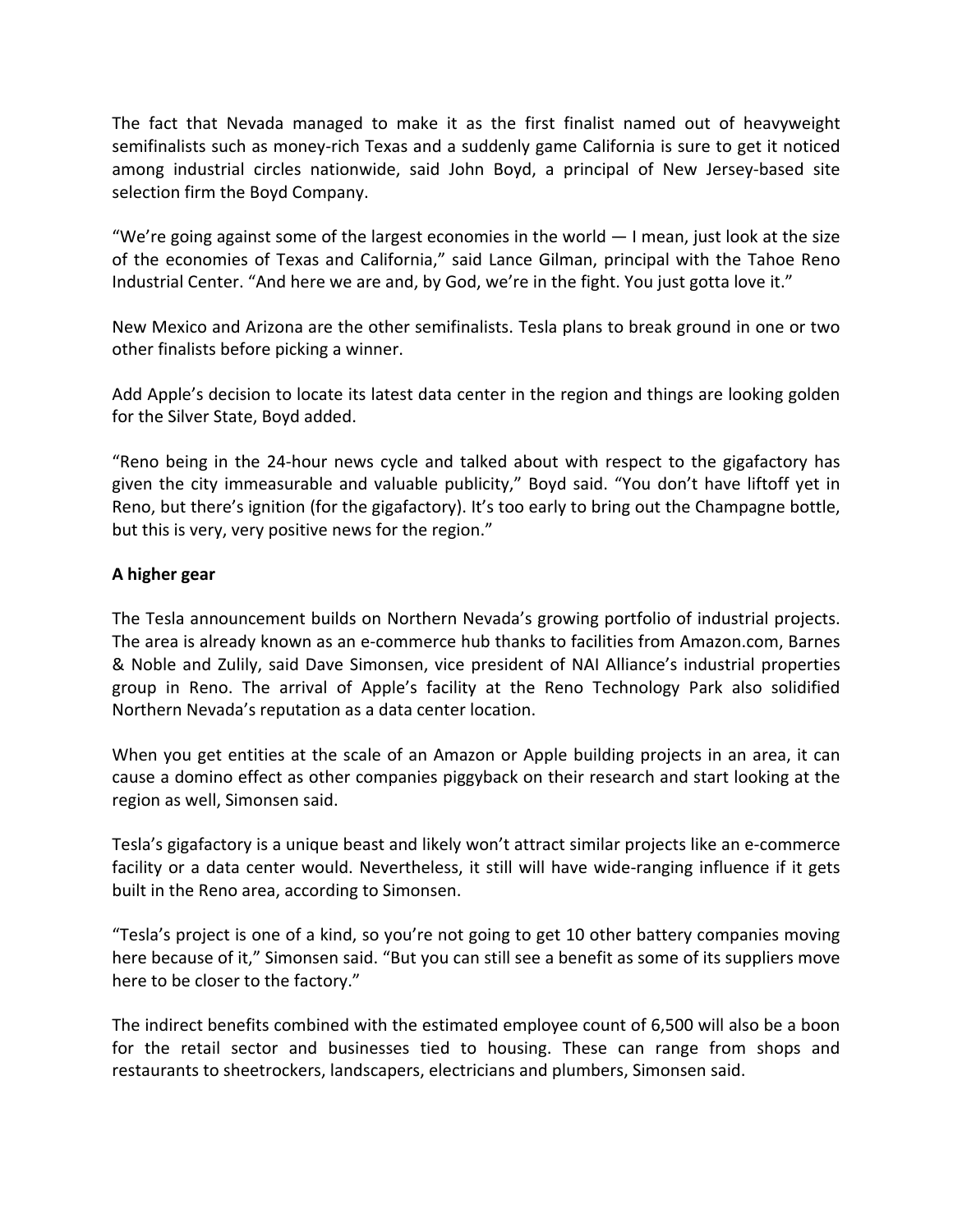Boyd believes Nevada should think even bigger if it lands the gigafactory. Although batteries will be the gigafactory's priority, the state should leverage Tesla's position as a leader in a growth area for the auto sector as well.

"I think the focus now for Gov. (Brian) Sandoval and the economic development folks is to put Reno and Northern Nevada on the map as a major player in the auto industry," Boyd said. "The way to do that is job training."

## **A new image**

Since Nevada retooled its economic development engine after the recession, the state has worked closely with its education system to align job training initiatives with the market, said Mike Kazmierski, president and CEO of the Economic Development Authority of Western Nevada.

The reason is simple: To attract companies to Nevada, you must have the necessary workforce.

"The education system has got to be in sync with employers' needs," Kazmierski said. "I can tell you that we have talked to all the players from K‐12 to the universities, and they are all ready and willing to make those changes."

Advanced manufacturing continues to be a key focus for economic development in Nevada. One sector that reflects this is the unmanned aerial vehicle industry, which Nevada is working on full throttle after the Federal Aviation Administration picked the state as one of six drone test sites late last year.

Kazmierski expects to make a major announcement in August regarding a drone project. The project is part of about 150 business prospects that EDAWN is working on, half a dozen of which should be announced in the next seven months.

The momentum in unmanned systems combined with the Apple data center and the Tahoe Reno Industrial Center's selection as a gigafactory finalist is steadily helping Northern Nevada shed its image as a poor man's Las Vegas.

"The fact that Reno is being associated with Tesla is huge," Kazmierski said. "It helps our image because we're now being looked at as a business community and not just a tourism community. It certainly makes our marketing efforts a lot easier when we talk with companies and site selection firms."

## **Bumper to bumper**

With EDAWN making between 75 to 100 visits with site selection firms annually, Northern Nevada's stock with industrial players has been growing in recent years.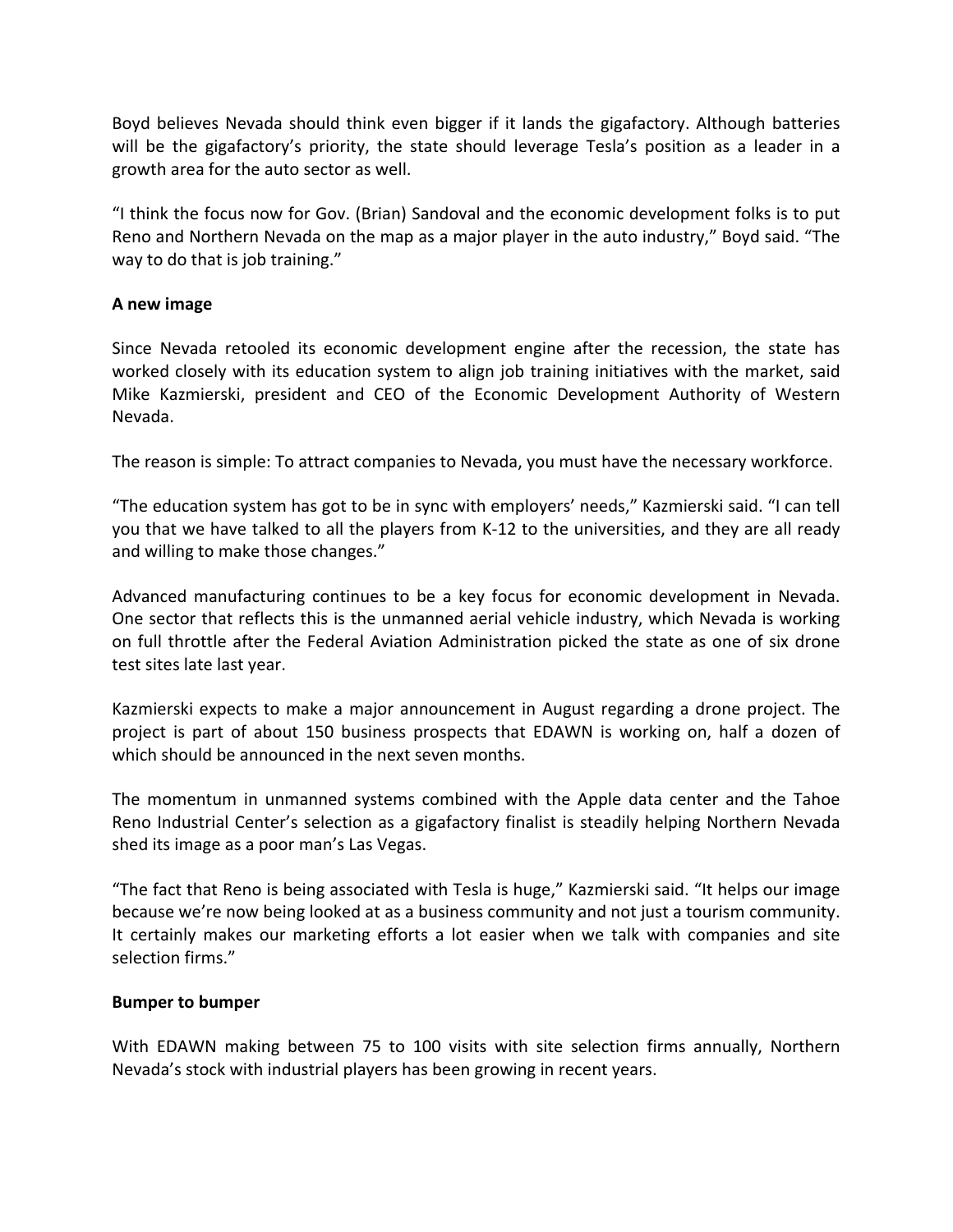The Boyd Company, for example, is quite familiar with the Tahoe Reno Industrial Center as well as the speedy and business‐friendly environment of Storey County.

"It's the largest industrial park in the country, so we know it very well," Boyd said. "We've actually looked at it several times in the past few years for clients such as data centers."

With increased notoriety, however, comes increased competition. Just recently, communities around the country are starting to pass resolutions to expedite zoning as a way to attract high‐ profile companies such as Tesla, Boyd said. One of those communities is Tucson, Ariz., a competitor for the gigafactory.

"It's window dressing at this point," Boyd said. "But people like Elon Musk have made it clear that these things are a priority (for attracting their business)."

Such moves are especially a concern for Nevada, which does not have the financial muscle to overpower states such as Texas or California.

Although such concerns are real for big projects such as the gigafactory, Nevada should continue to retain its advantage with small to medium‐size companies, Simonsen said.

"I see other states bending over backwards and bending rules to accommodate a big monster project like Tesla, but I don't see them doing that for your average business," Simonsen said. "Life will continue to be difficult for small and medium‐size businesses in California who still have to deal with a long list of regulations because they don't have the ear of legislators or the state."

Even before Tesla entered the picture, Nevada has been garnering interest from other businesses. Northern Nevada alone has seen a steady decrease in industrial vacancies as more companies relocate to the area while it retains existing businesses as well, Simonsen said.

Then again, interest from a company like Tesla certainly does not hurt, said Dave Schuster, senior vice president of industrial properties for Avison Young's Reno office.

"There are already other companies looking at the area," Schuster said. "But just having Northern Nevada as one of the finalists for the gigafactory is giving us good press and validates us on a lot of people's lists as a great place to do business."

Of course, getting the whole prize would be the true game‐changer. Though Tesla will break ground in multiple sites, the fact that the Reno area is the first to officially see work is an advantage, said Ted Stoever, vice president of industrial investment for Colliers International's Reno office.

"It has been apparent in the last few months that Tesla has been playing different municipalities against each other to get the best deal," Stoever said. "Sooner rather than later,